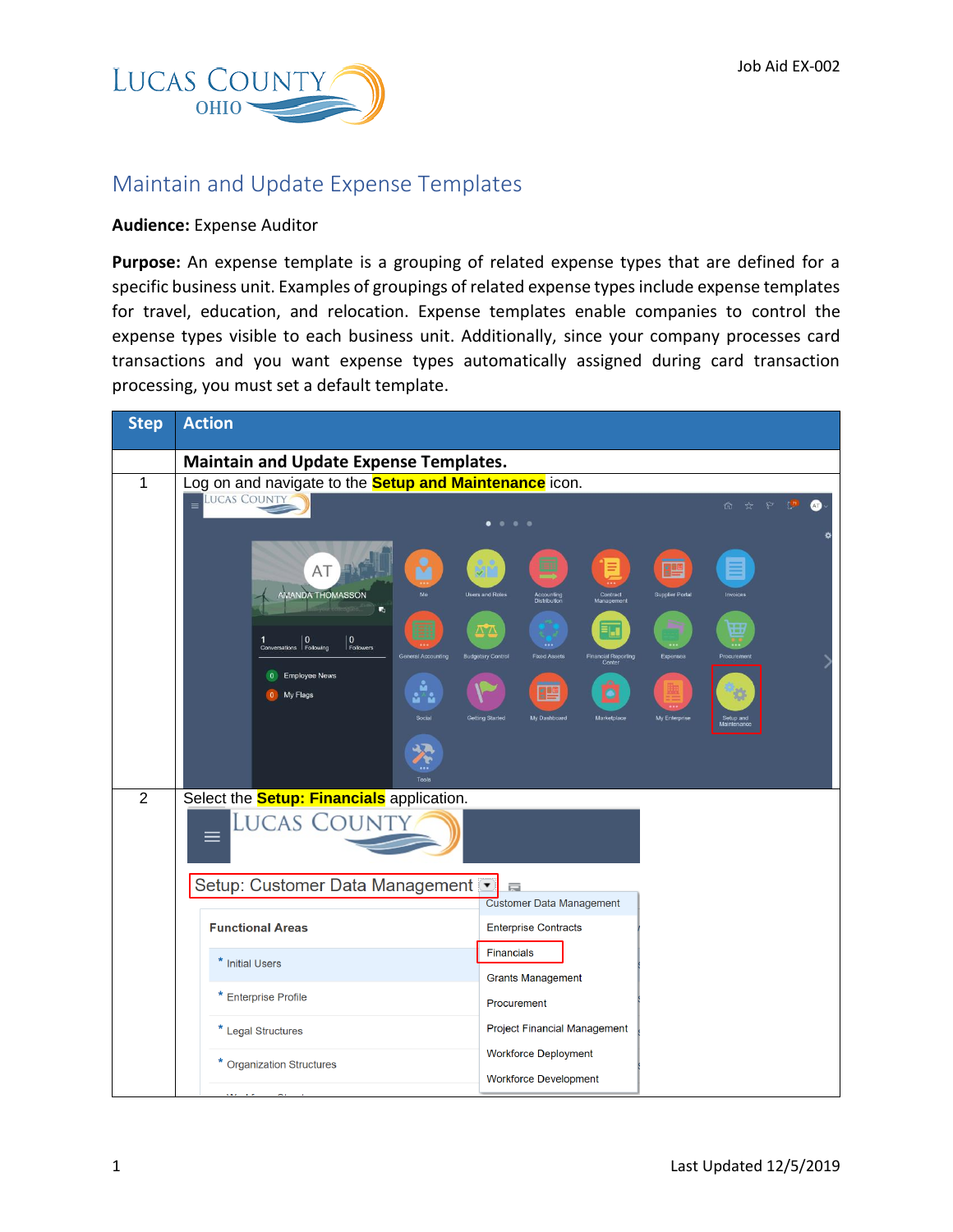

|   | <b>LUCAS COUNT</b>                                                                                                                                           |                                                                                                                 |
|---|--------------------------------------------------------------------------------------------------------------------------------------------------------------|-----------------------------------------------------------------------------------------------------------------|
|   |                                                                                                                                                              |                                                                                                                 |
|   | Setup: Financials ● ■                                                                                                                                        |                                                                                                                 |
|   | <b>Functional Areas</b>                                                                                                                                      | Q<br><b>Search Tasks</b><br>Manage Expense Report Templates<br><b>View Configuration</b>                        |
|   | * Initial Users                                                                                                                                              | <b>Initial Users</b><br>Shared                                                                                  |
|   | * Enterprise Profile                                                                                                                                         | Freeze <b>Detach</b> Wrap Show<br>Shared I<br>View $\bullet$ Format $\bullet$                                   |
|   | * Legal Structures                                                                                                                                           | Task<br>Shared <b>Company</b><br>No data to display.                                                            |
|   | * Financial Reporting Structures                                                                                                                             | Shared <b>County</b>                                                                                            |
|   | * General Ledger                                                                                                                                             | Columns Hidden 3                                                                                                |
| 4 | Click on the <b>Manage Expense Report Template</b> Link.<br>Lucas County<br>Setup: Financials ● ■                                                            |                                                                                                                 |
|   | <b>Functional Areas</b>                                                                                                                                      | Search Tasks   Manage Expense Report Templates<br><b>View Configuration</b>                                     |
|   | * Initial Users                                                                                                                                              | <b>Expenses</b><br>Shared                                                                                       |
|   | * Enterprise Profile                                                                                                                                         | <b>III</b> Freeze<br>Detach<br>$\perp$ Wr<br>View $\blacktriangledown$ Format $\blacktriangledown$<br>Shared    |
|   | * Legal Structures                                                                                                                                           | Task<br>Shared                                                                                                  |
|   | * Financial Reporting Structures                                                                                                                             | Manage Expense Report Templates<br>Shared                                                                       |
|   | * General Ledger                                                                                                                                             | <b>Manage Expenses System Options</b>                                                                           |
|   |                                                                                                                                                              | <b>Manage Expense Approval Rules</b>                                                                            |
|   | The Manage Expense Report Templates window opens.                                                                                                            |                                                                                                                 |
|   |                                                                                                                                                              |                                                                                                                 |
| 5 | Click the <b>Search</b> button. Templates will display for you to manage.                                                                                    |                                                                                                                 |
| 6 | Click on the desired Expense Template in the Search Results list.                                                                                            | ⋒<br>☆                                                                                                          |
|   | Manage Expense Report Templates                                                                                                                              |                                                                                                                 |
|   | ⊿ Search                                                                                                                                                     | Advanced Saved Search All Expense Templates V                                                                   |
|   | Effective Start Date mid/yy<br>Name                                                                                                                          | lig                                                                                                             |
|   | Description<br>Effective End Date mid/yy<br><b>Business Unit</b> Lucas County<br><b>Default Template Only</b>                                                | 陷                                                                                                               |
|   |                                                                                                                                                              | Search Reset Save                                                                                               |
|   | ▲ Search Results                                                                                                                                             |                                                                                                                 |
|   | Actions $\mathbf v$ View $\mathbf v$ Format $\mathbf v$ + $\mathbf x$ / $\mathbf x$ $\mathbb F$ $\mathbb F$ $\mathbb F$ Detach<br>Name<br><b>Description</b> | <b>Effective End</b><br><b>Default</b><br><b>Effective Start</b><br><b>Last Updated</b><br><b>Business Unit</b> |
|   | <b>BODD Travel</b><br>Travel Template for BODD                                                                                                               | <b>Template</b><br>Date<br>Date<br>Date<br>1/1/19<br>8/15/19<br>Lucas County                                    |
|   | <b>BOE Travel</b><br><b>Board of Elections Travel</b>                                                                                                        | Lucas County<br>1/1/19<br>7/10/19                                                                               |
|   | CSB Travel Policy<br>Travel Template for CSB                                                                                                                 | Lucas County<br>1/1/19<br>8/15/19                                                                               |
|   | Common Pleas Travel<br><b>LSWCD Travel</b>                                                                                                                   | 1/1/19<br>Lucas County<br>8/15/19<br>1/1/19<br>Lucas County<br>7/29/19                                          |
|   | Lucas Purchase Card<br>Expense Template for P-Card purchases                                                                                                 | 1/1/19<br>8/19/19<br>Lucas County                                                                               |
|   | <b>Lucas Travel</b><br>Expense Template For Travel Related Expenses                                                                                          | <b>Lucas County</b><br>1/1/19<br>7/10/19                                                                        |
|   | Mental Health and Recovery Travel<br>Travel Template for Lucas County Mental Health and Recovery Department                                                  | 1/1/19<br>7/10/19<br>Lucas County                                                                               |
|   | <b>TLCHD Travel</b>                                                                                                                                          | 1/1/19<br>8/19/19<br><b>Lucas Count</b><br>$\bullet$<br>Lucas County<br>1/1/19<br>8/19/19                       |
|   | Columns Hidden 3                                                                                                                                             |                                                                                                                 |
| 7 |                                                                                                                                                              | Click the <b>Edit</b> pencil. Edit Expense Report Template: XXXXXXXX Expense Template window                    |
| 8 | opens.                                                                                                                                                       |                                                                                                                 |